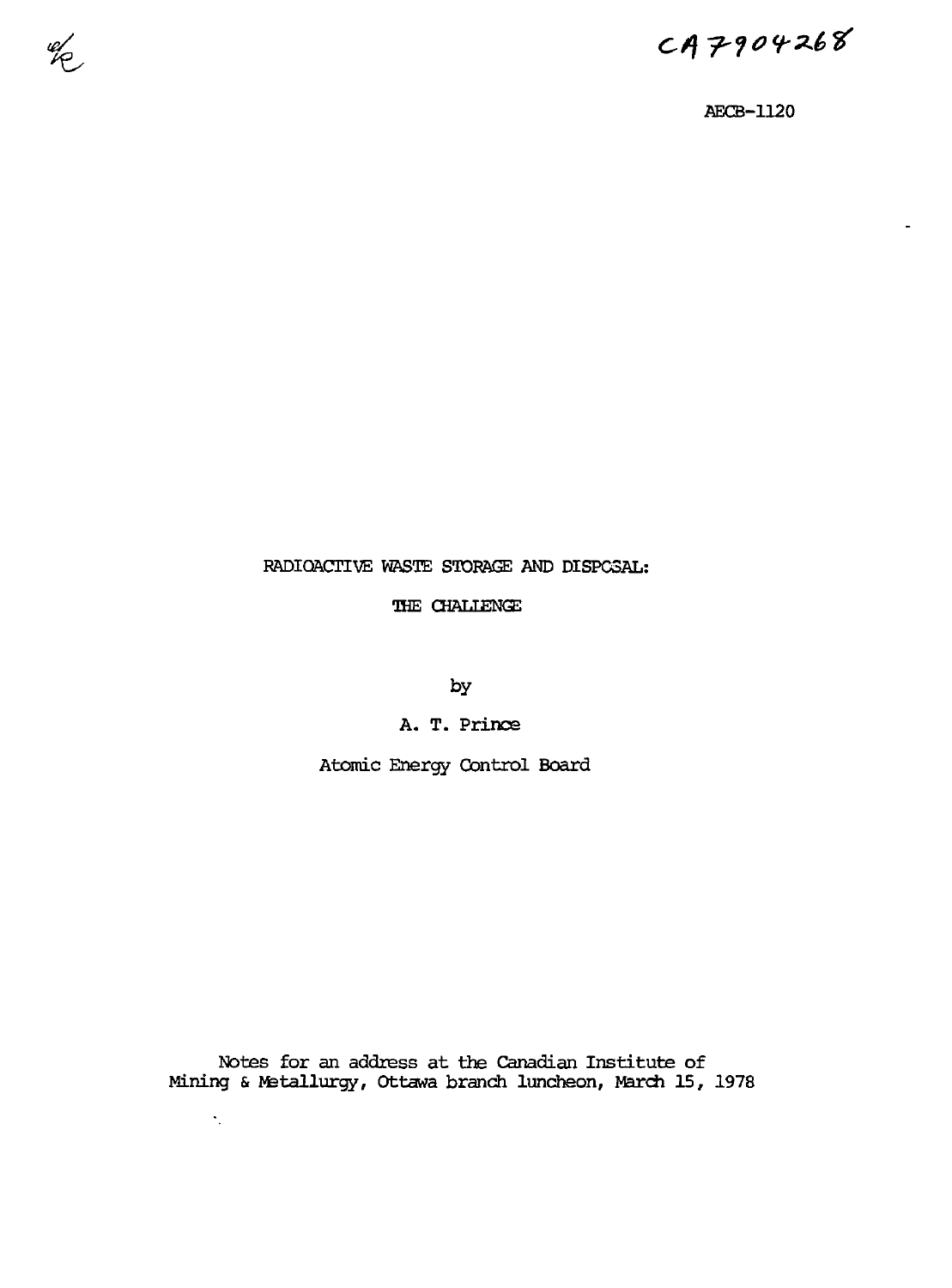#### INTRODUCTION

Whether they involve materials which are radioactive, carcinogenic, mutagenic, un-aesthetic or just plain odiferous, the waste disposal practices of yesteryear are in most cases not acceptable today. In this field as in many others, our challenge is to cherish and protect future generations by learning from the lessons of the past.

For example, I would imagine that there are many of you here today who, until not too long ago, practiced a method of disposal of domestic waste at sunmer cottages which seemed like a good idea at the time: you separated tin cans, bottles and other solids from combustible materials, burned the latter on the bonfire find motored - or perhaps even rowed to the middle of the lake or river for a bi-monthly can-dunking exercise.

Little thought was given to the pollutants dispersed in the atmosphere from the fires (unless you happened to be down-wind from one), and there are now countless lakes and rivers in Canada's cottage country whose bottoms are literally lined with glass, plastic, iron oxide, aluminum, tin, an assortment of other alloys, and the soldering compounds and adhesives which kept the various containers together. For decades to come, these materials will be absorbed into the aquaculture, eventually reaching, and possibly affecting, man. At the very least, sport fishing may be affected.

Added to the foregoing practices were the effects of electricallyoperated domestic water systems, whereby wash water and sanitary wastes released into porous, gravelly soils, resulted in the transfer of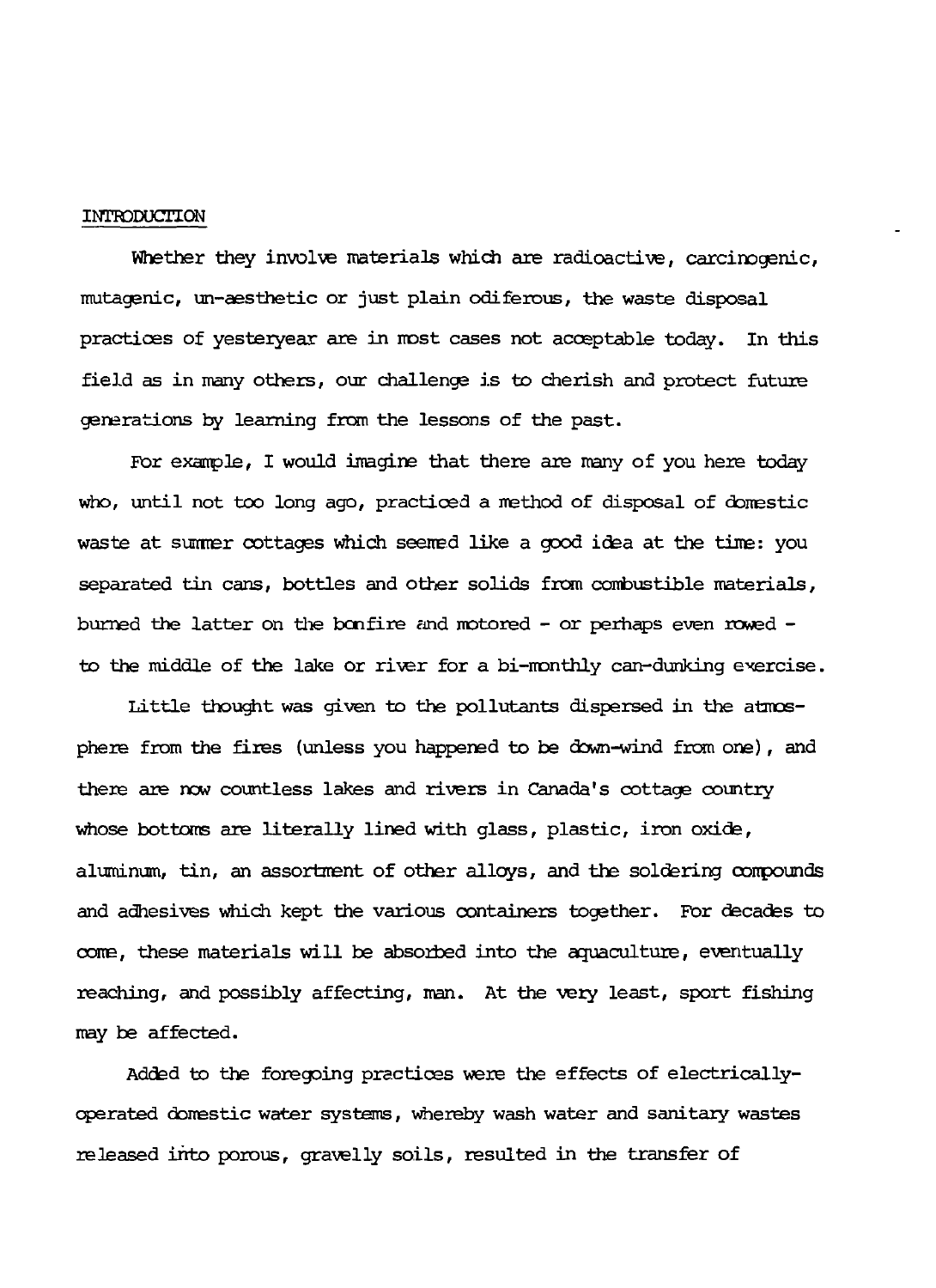phosphates and other nutrients to lake waters. The net effect has been the formation of algae in large amounts and a further deterioration of water quality.

Doubtless there are few people who now continue such ecologically questionable practices. The critical anti-pollution commsntary of the Sixties as well as the obvious deterioration of certain recreational bodies of water brought home forcibly to most people that what had seeired reasonable, sensible and perhaps even beneficial practices in the past, were no longer any of these things.

There are clear parallels with regard to nuclear waste storage and disposal where we have problems of the past to rectify as well as new concerns which cannot be left to chance solution lest they create an undesirable legacy in their turn.

The rapid growth of the nuclear industry, and the volubility of the critics who have risen to attack it under a variety of motives, have led to increasing public anxiety about the possible effects of the liberation of radioactive contaminants upon man and his environment. In the days when the use of radioisotopes was confined mainly to hospitals and a few industrial concerns, and when the few existing nuclear research reactors were located in remote areas and operated by government agencies, the problem of radioactive residues seemed to be a minor one, if it was thought about at all.

Now the Canadian public is faced with a developing nuclear industry having considerable domestic impact, ranging frcm the generation of household electricity to the possible presence of an ionization-type

**- 2 -**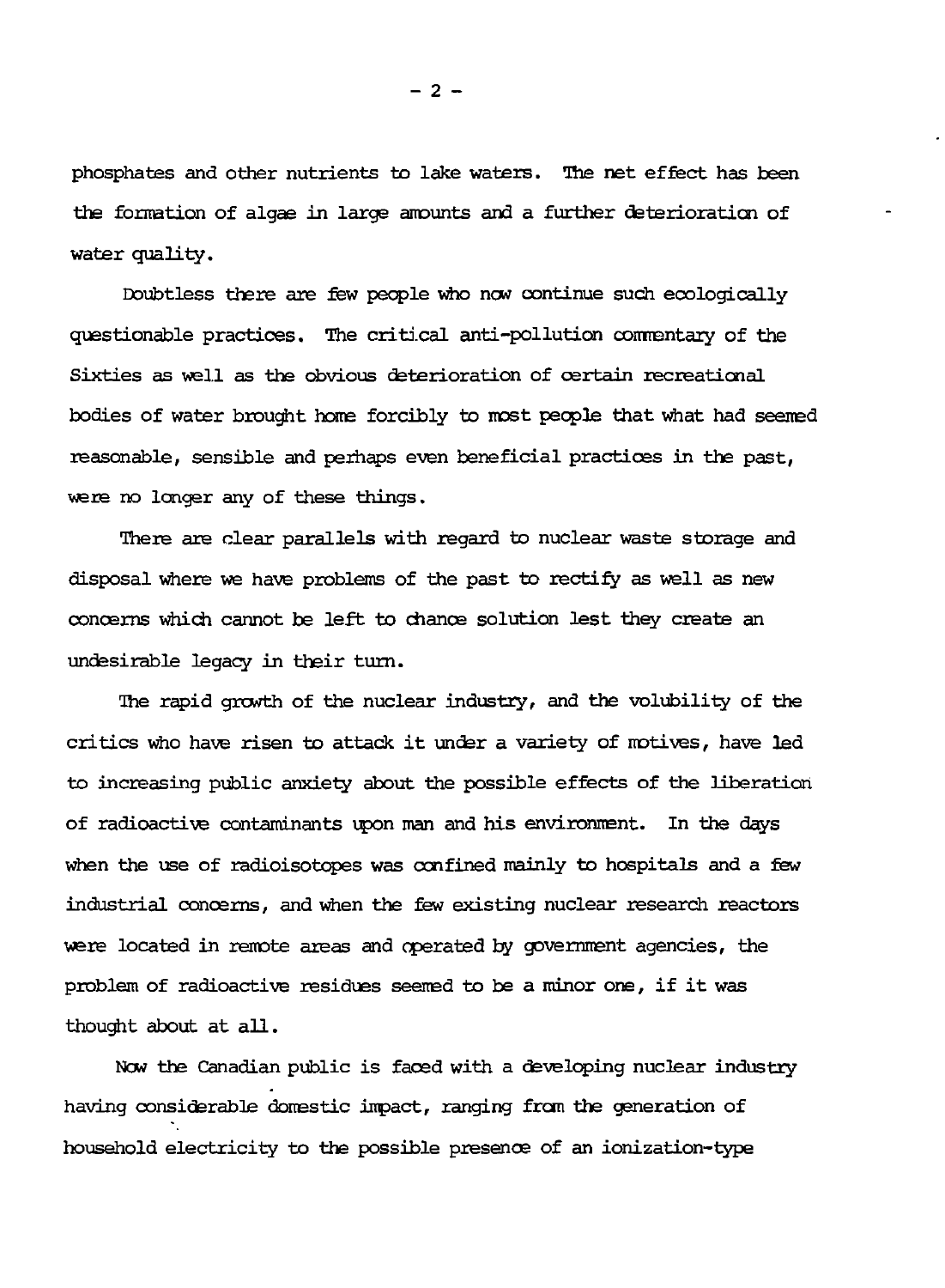smoke detector in one's residence, or a tritium source of dial illumination in a new wristwatch. In these changed cireurs tances, problems of radioactive waste management have aroused the interest and concern of politicians, the news media and groups concerned with pollution, as well as members of the general public. Some of these groups and individuals, objectors and doubters alike, are well informed, others less so, and the situation is ripe for exploitation by whoever exhibits the most credible, determined leadership.

Even among people who support the nuclear program, there is growing concern that the future development of the nuclear industry will be hampered by an ever-increasing volume of wastes that pose a potential danger to the welfare of mankind. In a recent report, Dr. Robert J. Uffen, Dean of Applied Science at Queen's University and a member of Ontario Hydro's board of directors, echoed many of his contemporaries by stating that "... the waste disposal problem is becoming one of the major limiting factors to the expansion of the peaceful uses of nuclear energy."

There are others who, while not arguing outright with Dr. Uffen's statement, place a somewhat more positive light on the subject. For example, the study popularly referred to as the Hare Beport, commissioned by the Energy, Mines and Resources department, states that provided imrediate research and development is undertaken, "there are good prospects for the safe, permanent disposal of reactor wastes and irradiated fuel, and we see no reason why the disposal problem need delay the country's nuclear power program. "

**- 3 -**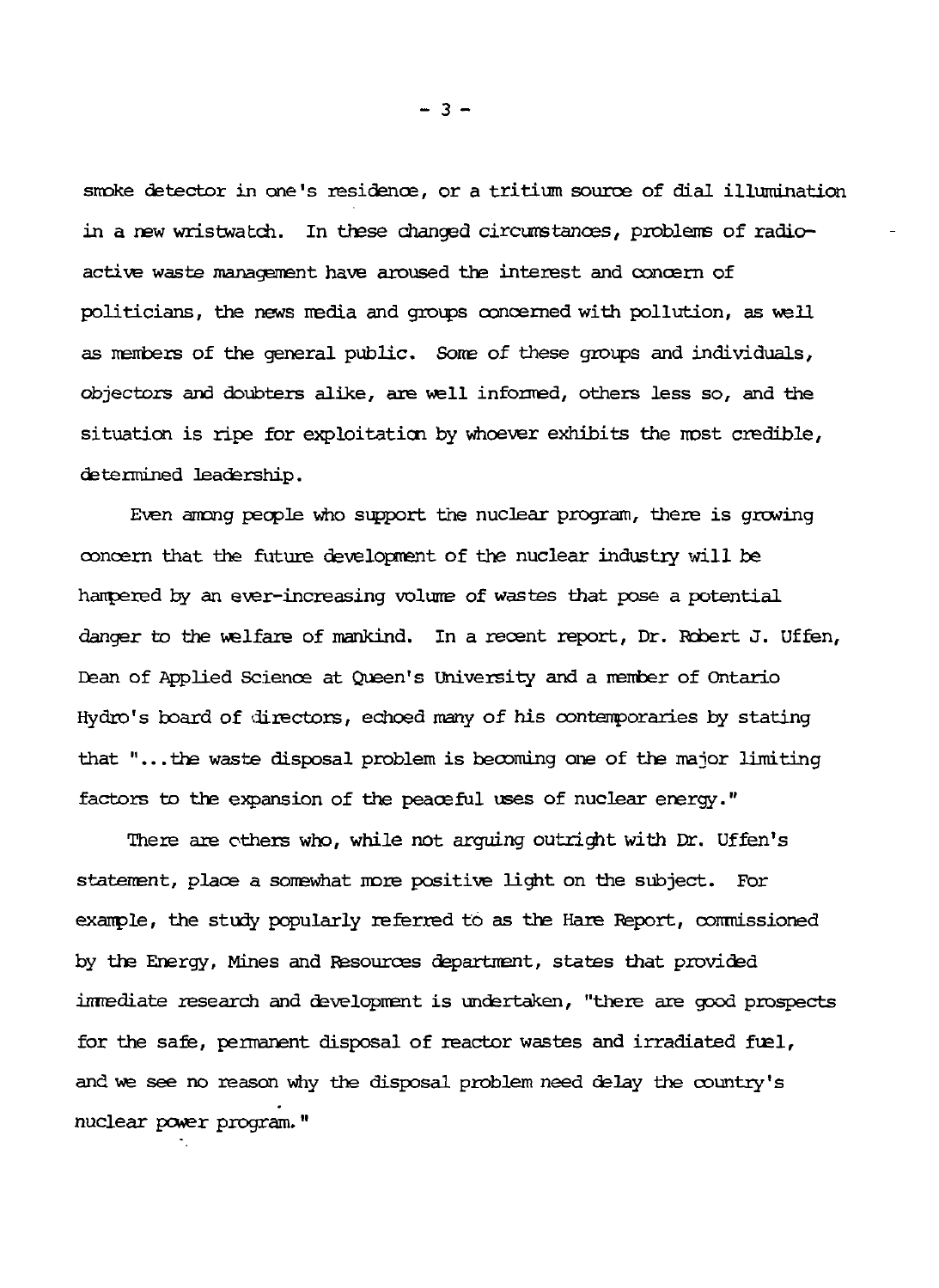Indeed, at least amongst the scientific community, an international consensus would seem to have been reached on the viability of safe, environmentally sound answers to the radioactive waste disposal problem. This is exemplified by a report issued in September of last year by the Nuclear Energy Agency of the Organization for Economic Cooperation and Development, whose authors stated: "We have at our disposal the scientific and technical capacity to resolve the problem of waste management satisfactorily, based on measures that have already been explored. This is why, granted that present generations make the recessary efforts, there is no reason to fear that we will leave our descendants with a problem that has not been solved."

The reason for optimism in consideration of the radioactive waste management question lies in the fact that knowledge in this field is more advanced than is popularly supposed. The problem that actually exists is how to choose the most economically effective method for disposing of the wastes in the interests of public health and safety, and protection of the environment. Indeed, economics aside, the whole question of disposal of radioactive wastes cries out for a demonstration project. GENERATION OF RADIOACTIVE WASTES

Radioactive waste is currently generated in the nuclear fuel cycle, in nuclear research, and in the production and use of radioisotopes. These wastes may be generated in solid, liquid or gaseous form.

In the nuclear fuel cycle, waste is produced at all stages, beginning with the large volume of uranium mine and mill tailing s contaminated with the natural decay products of uranium. Then there are the wastes from

**- 4 -**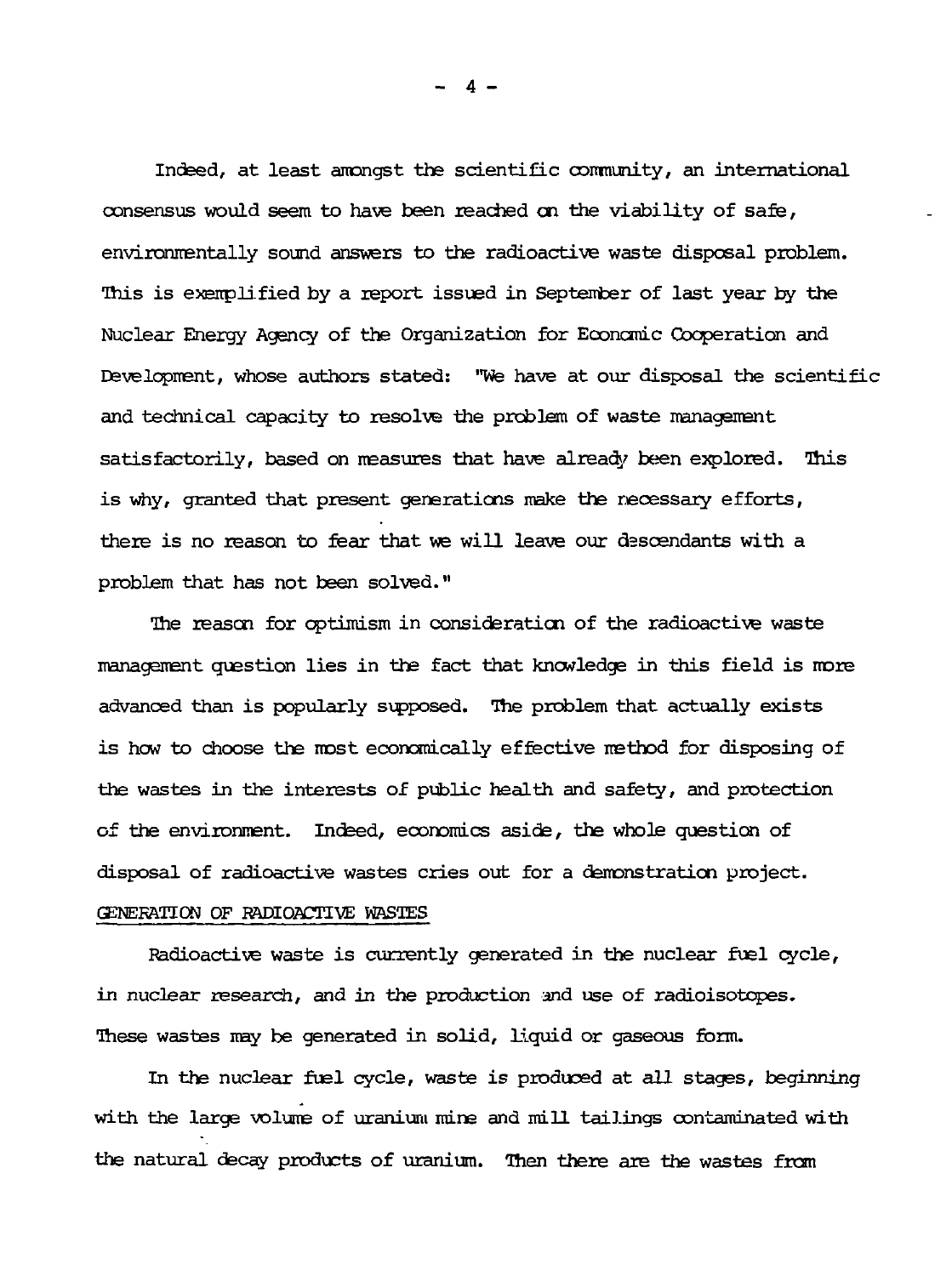uranium refining and fuel fabrication plants, most of which are low in radioactivity but have a long half-life as well as chemically toxic qualities in the case of refinery wastes. Finally, there are wastes from nuclear power reactor operations.

Reprocessing of spent fuel would be another source of radioactive waste, but at present, reprocessing is not practiced on other than a bench-scale research basis in Canada.

The radioactive wastes created during the mining, milling, refining and fuel fabrication stages of the nuclear fuel cycle are small in unit radioactivity but large in volume compared to that generated in the fuel irradiation stage. This waste contains decay products of natural uraniun, some of which are radioactive. Of these, radium is the most hazardous and some health authorities consider it to be more deleterious in its effects than plutonium. Radium also gives rise to radon gas whose daughter products can cause lung cancer.

In the past decade, with the increased awareness of, and concern about, environmental inpact, the effluents and gaseous derivatives from the mine waste and mill tailings areas have come under increasing scrutiny because of the potential hazards mentioned above. Elliot lake, Uranium City, Bancroft and Port Hope are examples of unsatisfactory waste management and the inpact of low-level wastes on the population and the environment.

The environmental and health agencies have been involved in the regulatory control of the effluents, having established receiving-water quality objectives or concentration limits for these materials in the effluents.

**- 5 -**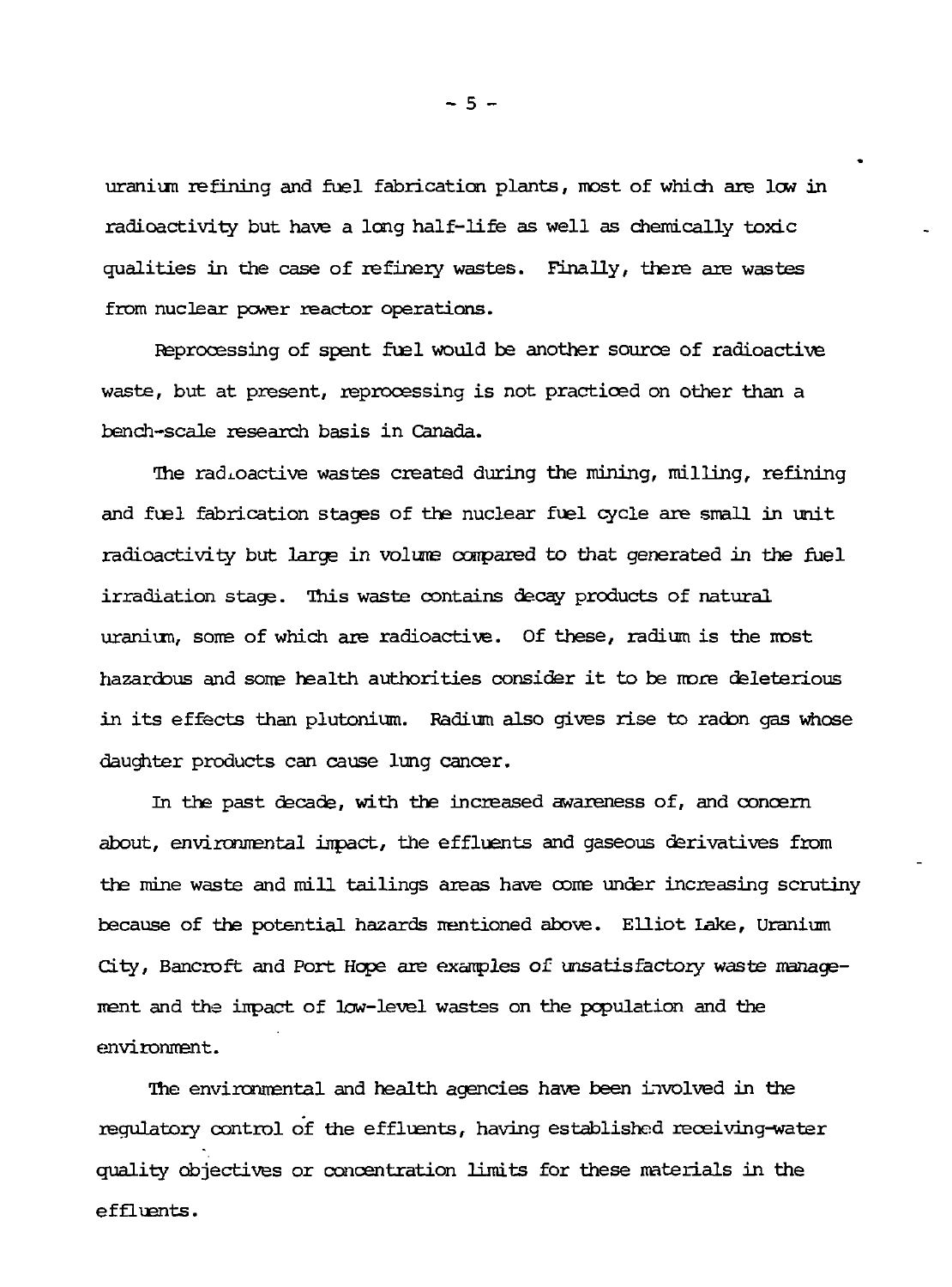From the Board's point of view, uranium mill tailings facilities are considered to be nuclear facilities, and, as such, are licensable under the Atomic Energy Control Regulations.

The licence may specify any terms and conditions the Board considers necessary in the interest of the health and safety of the facility workers and the general public.

It must be remsmbered that hundreds of millions of tons of tailings and mine waste are going to be around for a very long time. Most of these wastes contain significant quantities of radioactive and acid-forming materials and are subject to all natural processes which could mobilize these contaminants and distribute them in the surroundings.

In this regard, an American Physical Society study group on nuclear fuel cycles and waste management recently concluded that: "For long-term waste management, the hazard associated with radium is more significant than that for plutonium. In addition, for regional population exposure, radionuclides in uranium mill tailings are potentially at least as important as the actinide chain elements in high-level waste; the relative accessibility of mill tailings contrasts with the isolation proposed for other actinide-containing wastes. "

In a nuclear power reactor station, almost all the radioactive material is contained within the fuel and consists of solid and gaseous by-products from fission reactions occurring within the fuel. The radioactive substances such as plutonium that are formed as a result of neutron capture by the fuel material are also contained within the fuel. Other neutron activation products are formed in the coolant, moderator, reactor structures and gas systems.

 $-6-$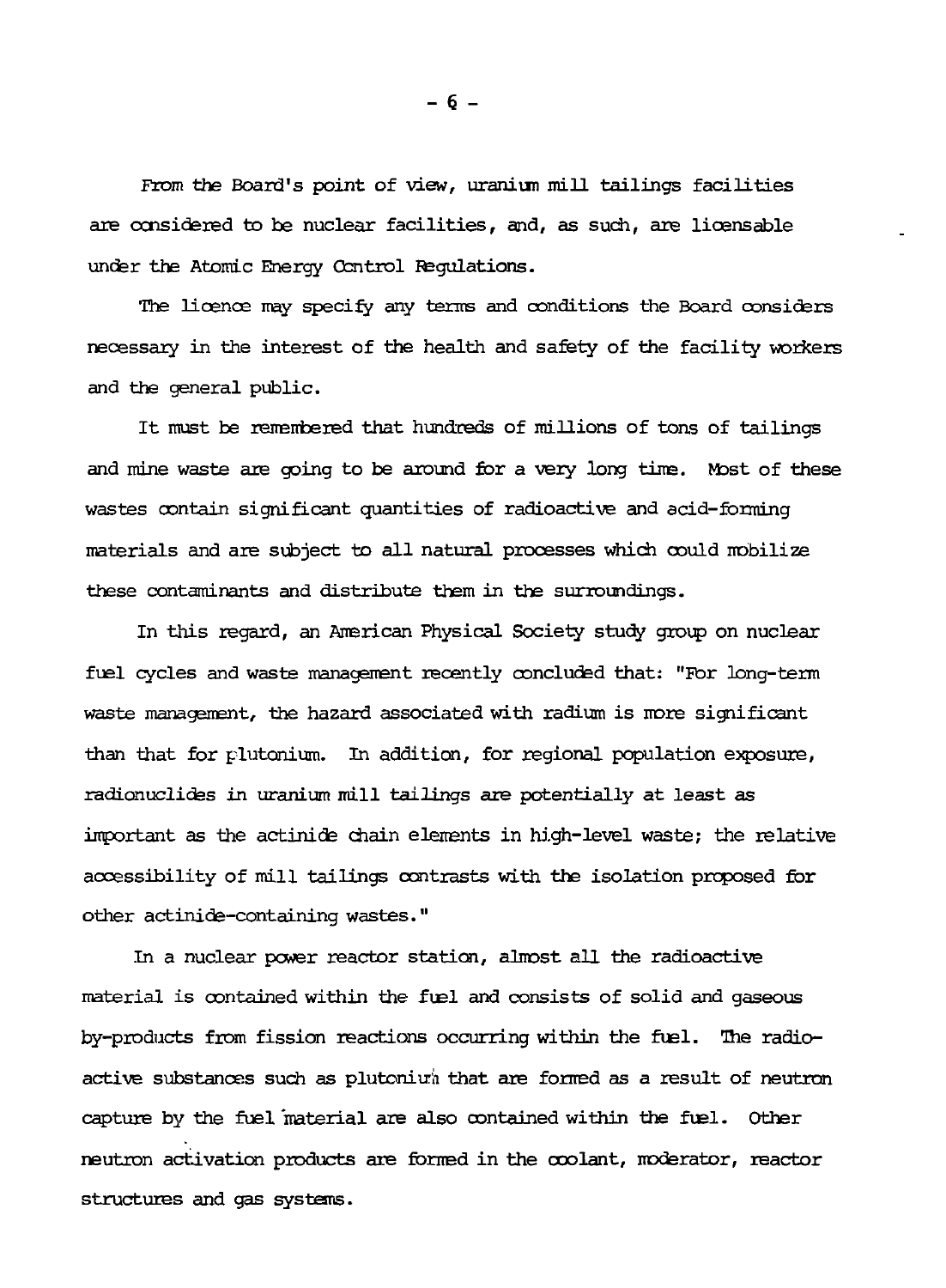More than 99% of the radioactive waste from nuclear power stations is contained in the used fuel bundles - the nuclear "ashes" discharged from the reactors. In appearance, apart from surface staining, a used bundle is identical to fresh fuel. It has spent about a year and a half in the reactor core, and about 1.5% of the 20 kilograms of fuel per bundle has undergone a change. Each bundle, about the size of a fireplace log, has generated enough heat to warm a family dwelling in northern Canada for about 100 years.

Although most of the fission and activation products formed in the fuel remain inside the sealed fuel elements, small amounts leak into the reactor coolant. *The* radioactive material in the coolant is continually removed by filters and ion exchange resins which periodically require replacement and thus add to the radioactive waste. Some radioactive material, however, remains attached to the piping and other components. Decontamination of these components may be necessary from tine to tine to permit routine maintenance, and this produces additional radioactive waste in the form of filters and ion exchange resins used in the clean-up procedure.

Leaks from the coolant system may result in sone radioactive material becoming airborne inside the reactor building. The ventilation system is designed to prevent the spread of this material within the building and to clean up the exhaust air leaving the reactor building. The filters and charcoal absorbers used are periodically replaced and are therefore another source of radioactive waste, although the levels in these cases are very low.

**- 7 -**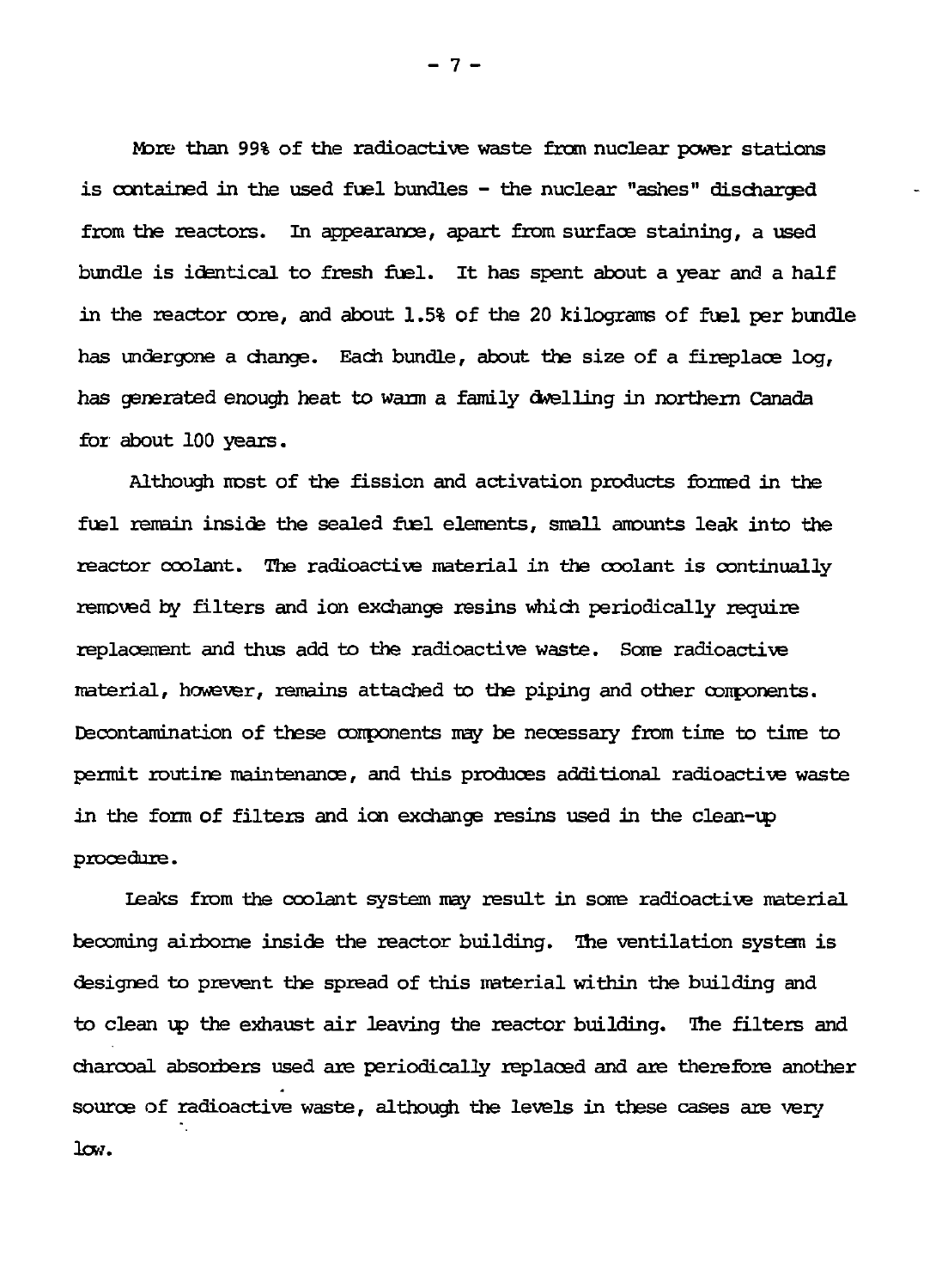Other sources of radioactive waste associated with the operation of reactors include contaminated scrap, tools, protective clothing, rags, mops and paper. These wastes arise mainly from routine maintenance and from the cleaning up of minor leaks, and their radioactive content is usually very low.

# WRSTE MANAŒMEMT PRINCIPIES

In all waste management considerations, the AECB distinguishes between storage, whidi is a method of containment with the intention and the provision for retrieval, and disposal which is a form of management in which there is no intent to retrieve but which, more importantly, does not rely for its integrity on the continued need for human intervention whether this be for treatment, monitoring or restriction of access.

Storage is essentially a temporary measure and generally requires some form of surveillance. Disposal is intended to be a permanent step and, because of this, the concern for viability in the long term is paramount. If we cannot convince ourselves that the long term goals can be met then obviously we remain in a storage situation. This situation will remain, with all the implications of continued surveillance, until an acceptable method of disposal is found, or in some instances until a decision is made to commit radioactive materials to disposal by methods known but not yet invoked.

There is a key ground rule which applies in radioactive waste management, one which is accepted internationally as the basis for limiting all exposures to ionizing radiation. This is stated by the International Commission on Radiological Protection in the following way: "...all doses

- 8 -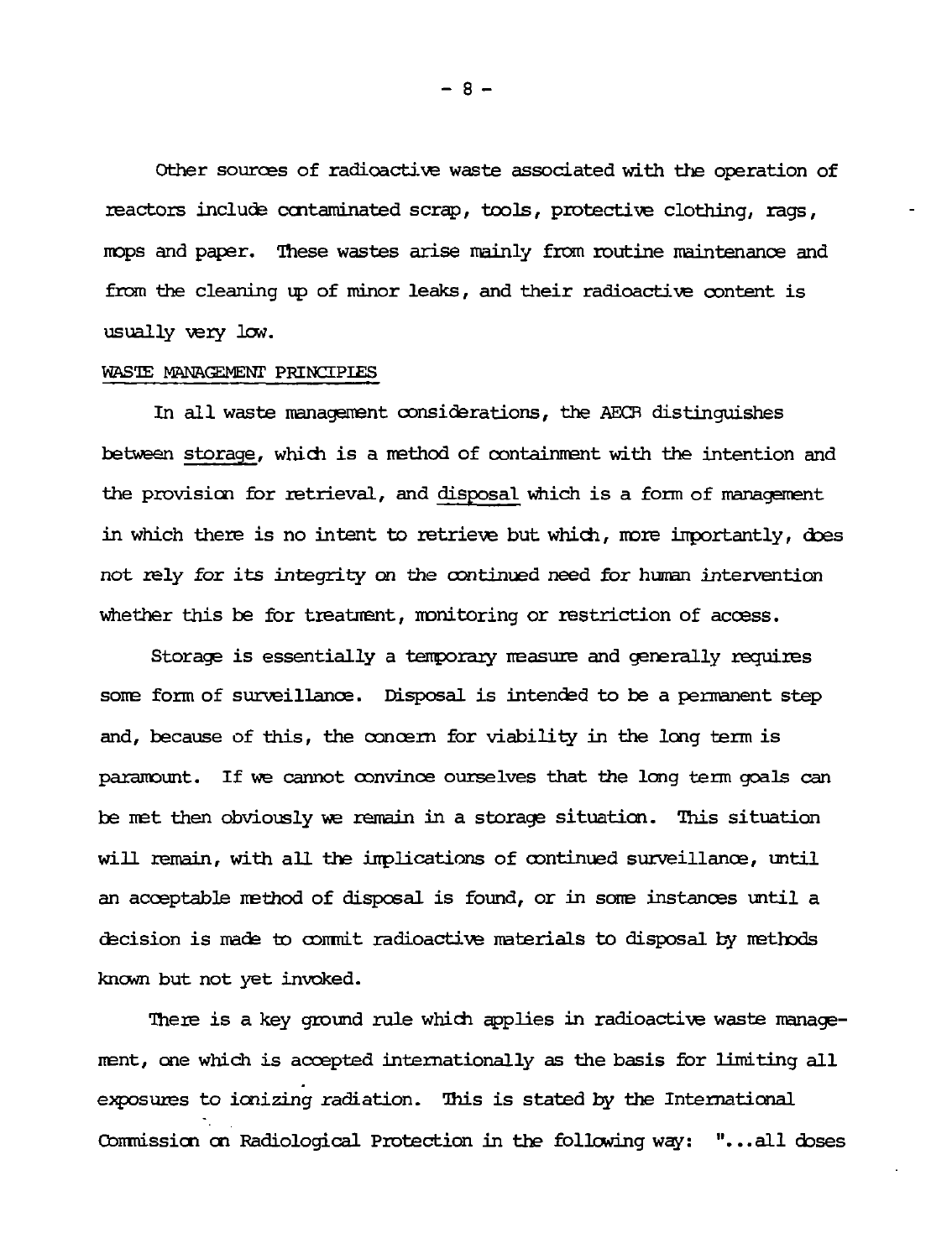(will) be as low as reasonably achievable, economic and social considerations being taken into account, and any unnecessary exposure (will) be avoided".

In light of the concerns for biological health, radioactive waste management has developed as a methodology which eitbraœs all the things that are being done to ensure that radioactive materials are always handled, stored and disposed of in such a way that only insignificant amounts could ever escape to the environment, and that the rate of any escape is acceptable.

Because of the long radioactive decay time and the initially high concentration of soms of these materials, this is a demanding exercise. But it is not just a technical matter; it has policy implications at all levels of government - provincial, federal and international. Moreover, the time scales involved raise questions about the responsibilities *we* have towards future generations.

### RJEL CTOES AND STORACT! *TECHKIQJES*

Waste management strategies and techniques are significantly altered by the choice of fuel cycle.

At present, CANDU reactors are operated with natural uranium fuel. No credit is taken in the fuel cycle for the value of the plutonium in the spent fuel, but in truth it is a significant resource in its own right. The plutonium has an energy content approximately equal to that of the uranium-235 originally in the fuel. At some time in the future it may becone economic or indeed necessary to reprocess the uranium fuel, extract the plutonium and recycle it.

- 9 -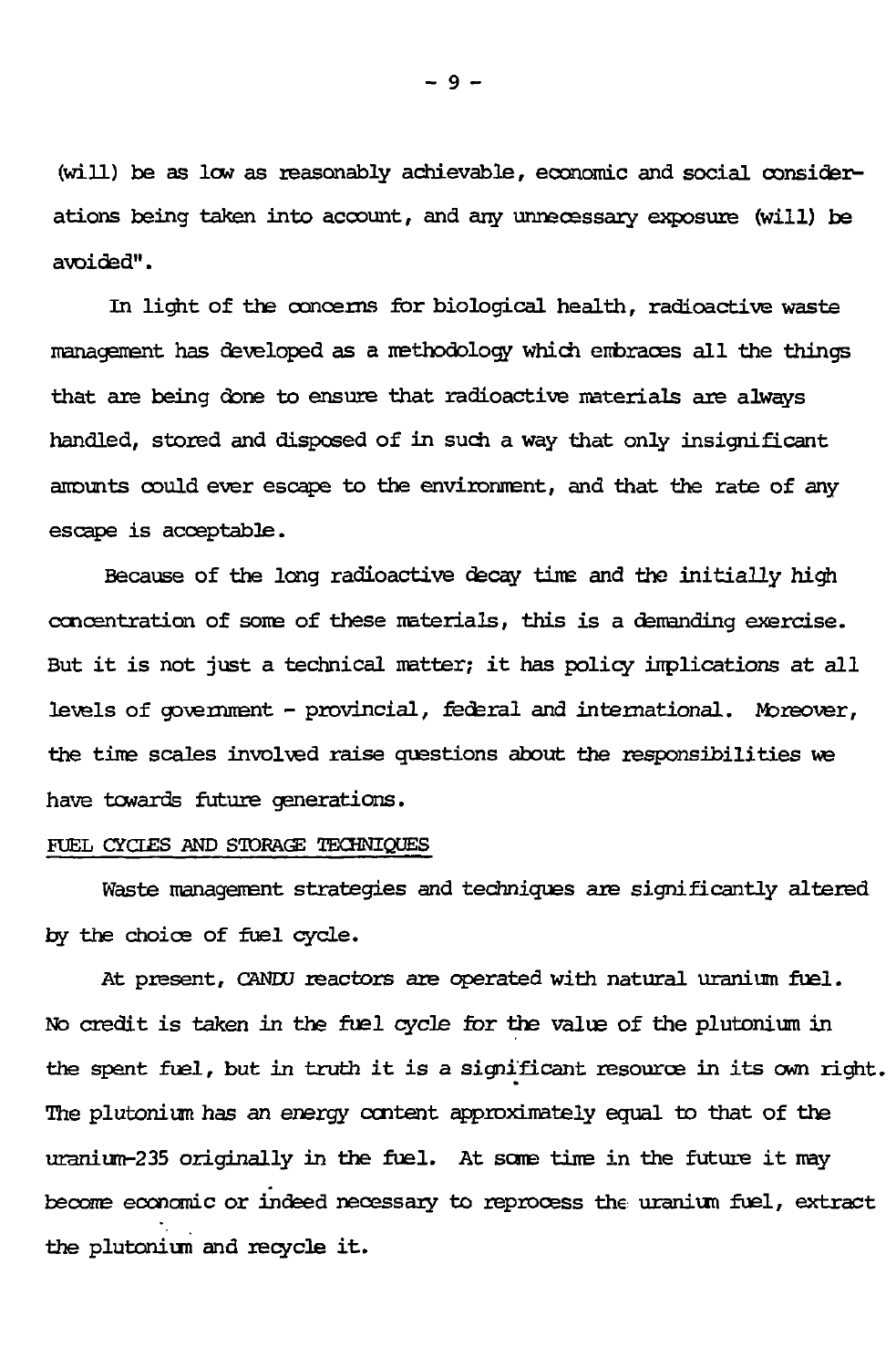Uranium-238 as a "fertile" material has also a high potential energy content. While this isotope is a "waste" for the CANDU reactor, it is a potentially valuable resource for conversion to plutonium in other reactor systems, notably the fast breeder reactor.

At present, spent fuel is stored in facilities from which it can be retrieved for reprocessing if and when necessary. If reprocessing is never iirplemented, the spent fuel would eventually be put in a disposal facility. From that time on, used fuel from a reactor would be noved, after cooling, directly to the disposal site.

If reprocessing does become part of the fuel cycle, the plutonium would be fabricated into fuel and returned to the reactor. The residual wastes would contain three principal kinds of materials: fission products, actinidas (transuranics other than plutonium), and depleted uranium. These wastes would require careful disposal.

## PRESENT WASTE MANAGEMENT

#### Ore Tailings

The tailings from uranium ores are traditionally discharged to ponds adjacent to the mills. The concern with these wastes stems from their large volunes and from the potentially hazardous nature of the long-lived radium-226 and other associated radionuclides which can become distributed in the environment by wind and water effects. It is possible that this concern can be reduced by increasing the thickness of earth cover over the tailings piles and revegetating the soil to lower the release of radon gas and windblown tailings dust, and by providing well-engineered drainage and collection from the storage areas.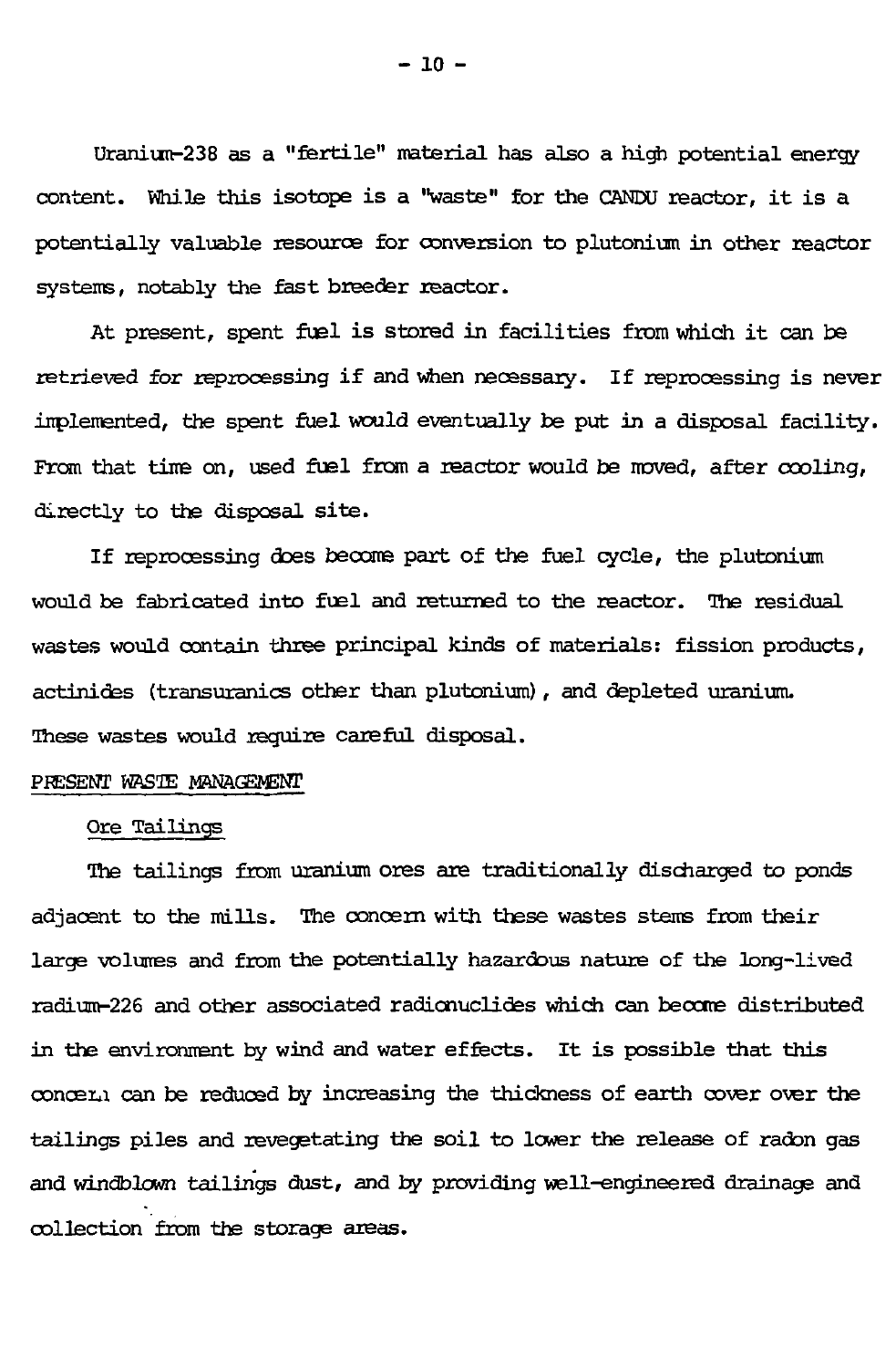l t follows that the method of tailings management now in use must be considered as storage. The reason for this is simply that we could not at the present moment walk away from a tailings pile with no further provision for supervision. In addition, it is unlikely that we would ever be able to do so without significant improvements to current procedures. Just what would be required to ensure the long term suitability of tailings management methods is a subject now under intensive study by the AECB and others.

Tlie most attractive approach to the problem of radium (and other contaminants) in tailings would be removal prior to the discharge of the tailings to their retention ponds. If this were feasible, many of the long term problems would disappear. This approach is currently the subject of greatly increased attention by the AECB and others, including EMR's CANMET, the Environment Canada laboratories at Burlington, Ontario, and a number of mining companies.

The Board considers the ultimate goal in the management of tailings to be their conditioning and emplacement in such a manner that continuous treatment and surveillance would be unnecessary.

#### Non-Fuel Reactor Wastes

Ifon-fuel reactor wastes (ion-exchange resins, filters, cleaning materials, clothing, etc.) are stored in concrete trenches or in "tile holes" - concrete pipes set vertically in the ground. In many cases, the waste is treated either for conversion to solid form or for volume reduction prior to its emplacement in storage. AECL and Ontario Hydro are currently studying and developing improved techniques of volume reduction involving incineration, reverse osmosis, and evaporation.

-li -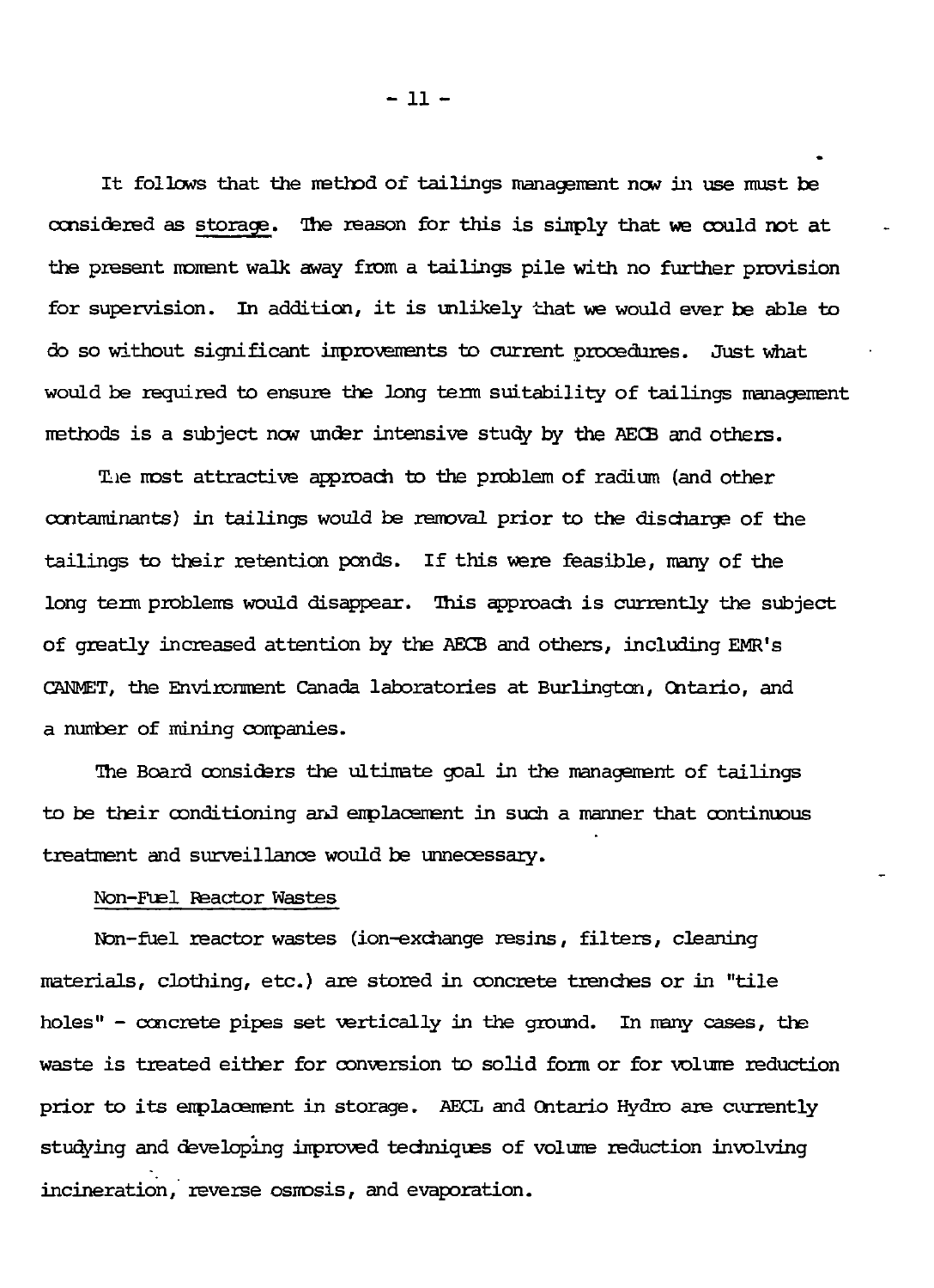As with all reactor wastes, the most desirable course of events would permit their rénovai to a oantral, or regional waste management centre, for disposal.

# Spent Fuel Waste

A 2000 megawatt power station - the size of Ontario Ifydro's Pickering is fed about 40 fuel bundles (approx. 3/4 ton) per day and disoharges an equal amount of spent fuel. (A coal-fired station of the sane size would require about 400 carloads of coal daily and would yield about 20 carloads of ashes per day in addition to its solid and gaseous stack effluents. It is evident that the volume of waste arising from fuel consumption is much smaller for the nuclear station. However, although coal ash is far from being innocuous, the nuclear waste must be handled with much greater care.)

The discharged fuel from all Canadian reactors, and in fact most reactors in the world, is stored under 3 to 4 metres of water in deep, water-filled pools constructed with thick concrete walls lined with stainless steel.

A nuclear power station may be designed with sufficient pool capacity to store all the spent fuel produced over its expected 30-year service life. Alternatively, the spent fuel could be shipped from the power station to a central pool site for storage, if indeed such central facilities existed.

A pool is an elementary storage technique, but it does have advantages. The waste is contained within the fuel sheath which is corrosion resistant. If a fuel defect does occur, the small amount of activity escaping is retained within the pool water, from which it can be extracted if desired.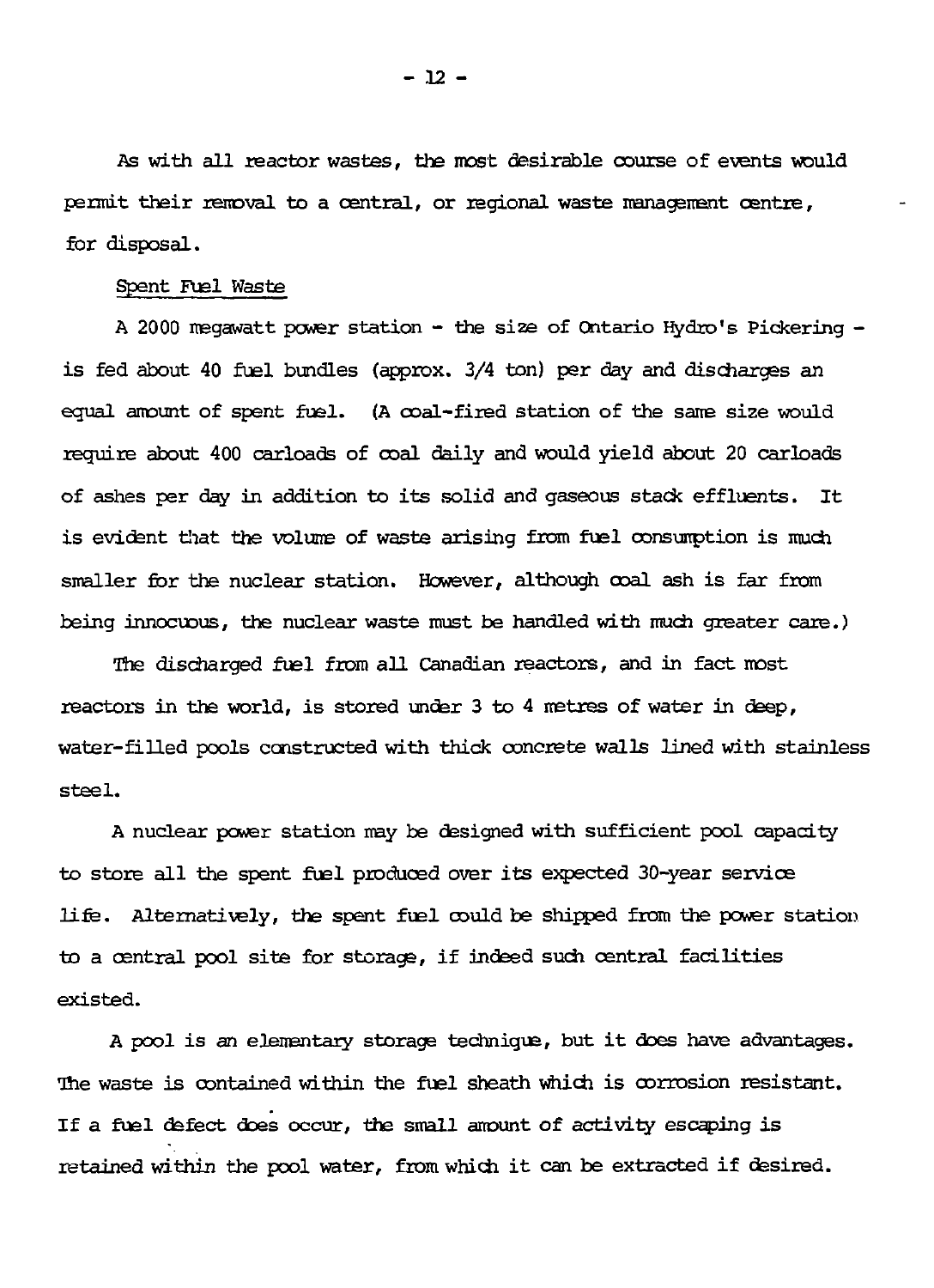The pool's stainless steel or fibreglass-epaxy **liner and double-layered** concrete are a further barrier.

To date, Canada has amassed more than 25 years of experience with storage of spent fuel and other radioactive components in pools, and there has never been a significant escape of activity, or an accident of any magnitude.

## Dry Storage

Atomic Energy of Canada Limited and Ontario Hydro are studying alternatives to pools for storage of spent fuel. One scheme selected for development is the concr :te canister concept, a system employing holding vessels about 5 metres high and 2.5 metres in diameter. The fuel is stored dry in small quantities, 220 bundles per canister, in a steel can which is welded shut and surrounded by lead and concrete shielding.

The fuel is cooled by radiation and conduction to the concrete shell, and then by conduction through the concrete. The concrete is cooled by natural air convection over the outer surface. One canister will hold about 4.5 tons of fuel, about a week's production from a station the size of Pickering.

The canister appears to have some advantages over pool storage. Once the fuel is in place, it needs minimal surveillance, essentially no maintenance, and produces no secondary wastes such as the filters needed to remove radioactive materials from the water in spent fuel bays. Hewever, there may be problems due to the temperature gradient across the wall of the concrete flask, and with defective fuel. AECL's program is designed to quantify both advantages and disadvantages so that an objective comparison can be made.

 $-13 -$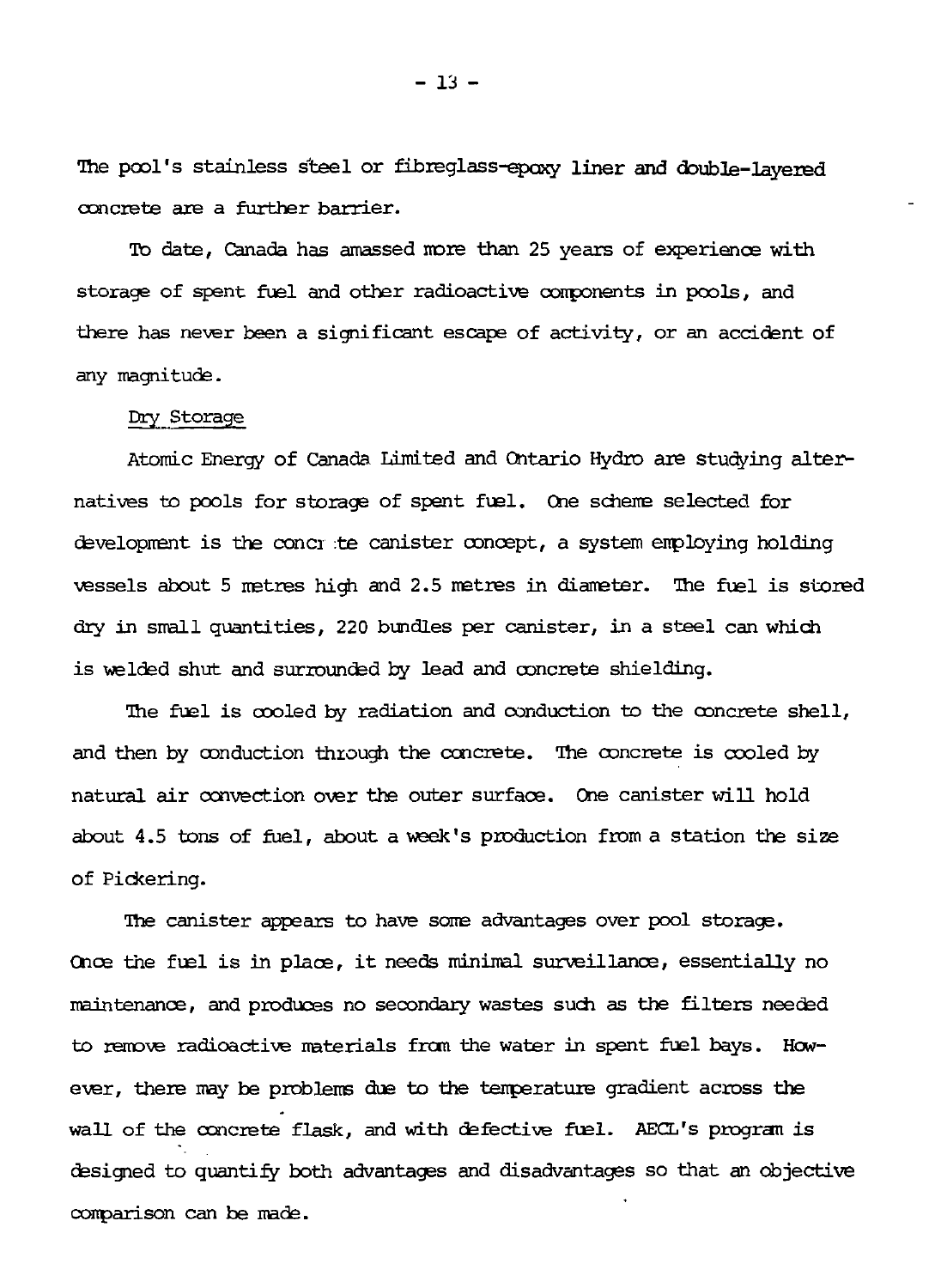3he imrediate valve of the canister development program will be to provide ar evaluated and demonstrated concept to which the water-filled pool storage can be quantitatively conpared. If the demonstrations are satisfactory and the design study shows that significant advantages can be gained, canisters rather than pools could be the preferred storage concept for facilities to be built in the late 1980's. DISPOSAL

Storing wastes on an interim basis is not technically difficult. Howsver, for the longer term we need to provide new engineering concepts. We could continue to use man-made structures built on the surface of the earth. However, such structures deteriorate with time, and to ensure isolation of *'he* waste, would have to be replaced on a planned-maintenance basis. This places a burden on future generations, and cannot therefore be considered disposal.

The option that appears to hold the best prospect for achieving health, safety and long-term responsibility objectives is the use of deep, geologic formations that are known to have been stable over geologic timescales. The surrounding rock provides a heat sink for cooling, the overburden provides almost infinite shielding and isolation from the biosphere, and it is difficult to think of anything, including ice ages and meteorites, which would remove this protection in a catastrophic fashion.

Salt beds, some of which are millions of years old, are one type of geologic formation which has been investigated extensively in the *USA* and Germany for nuclear waste disposal, and they are not being ignored in Canadian research.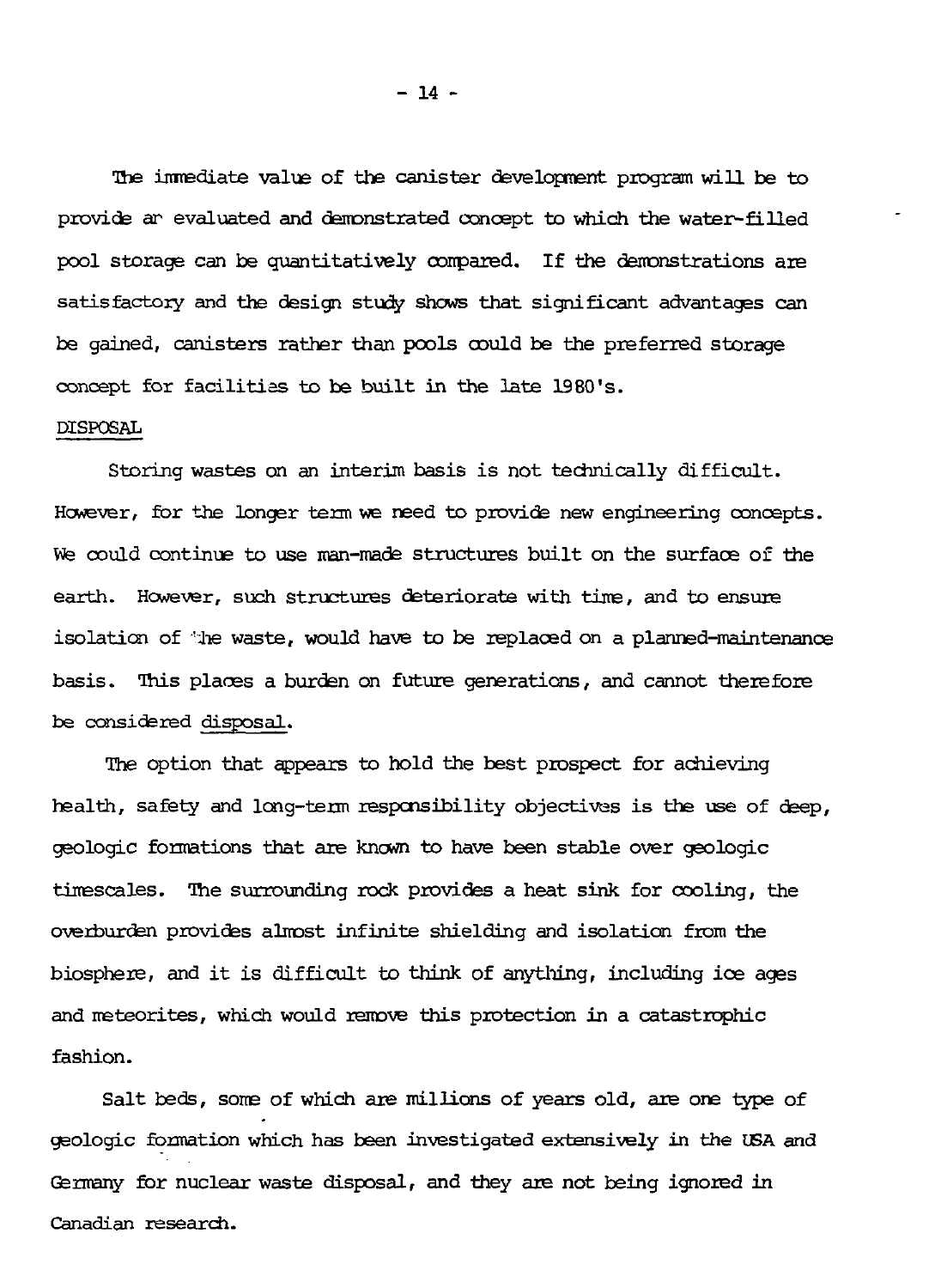Since salt is highly soluble in water, the existence of a bed indicates the absence of flowing groundwater from the tine that the bed was laid down. This is a very attractive feature since seeping groundwater appears to be the main mechanism by which radioactive waste might be transferred from its burial place. Further protection against this possibility can be afforded by disposing of the waste in a highly insoluble form such as being incorporated in glass.

A great deal is known about all the relevant properties of halite deposits for waste disposal, far more than about any other formations. However, it is recognized that other types of rocks may be equally suitable, but the necessary research and development have not yet been done.

Monolithic rock formations in regions such as the Canadian Shield have also been proposed for waste disposal. These formations have not been extensively studied for this purpose, but appear to offer the degree of long-term isolation required.

The Geological Survey of Canada is engaged, with AECL, in studies which will enable them to identify the more promising geologic formations. Very recently, AECL announced a major initiative in this experimental program: test borings will be conducted beginning this summer in suitable formations located at its two research establishments, Chalk River Nuclear Laboratories, and Whiteshell Nuclear Research Establishment.

In the process of selecting a suitable site or sites, formations will be evaluated in the context of general requirements such as the following:

(1) The rock should have low economic value and not be close to other formations with actual or potential economic valua;

 $-15 -$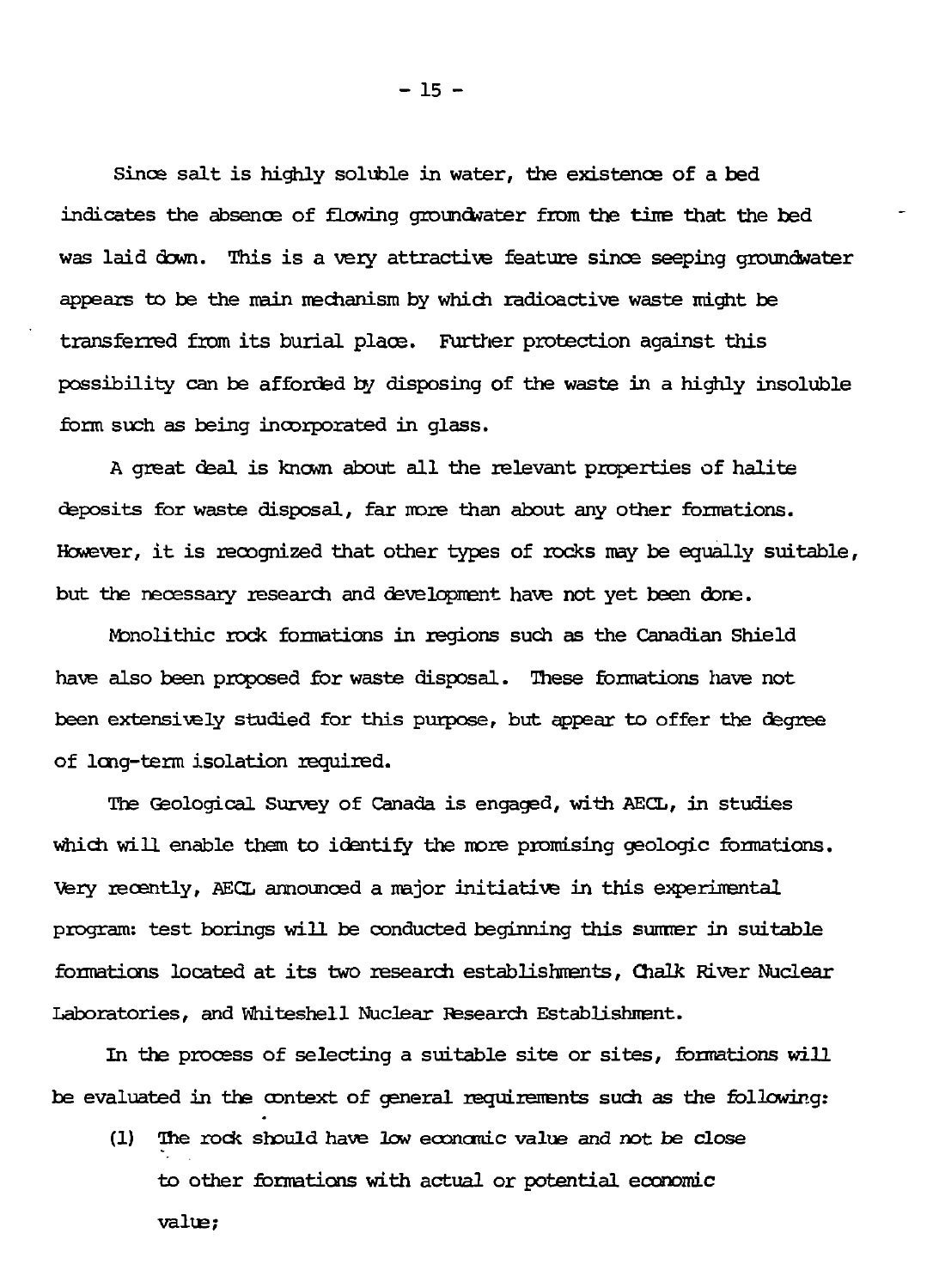- (2) The formation should be large, accommodating a buffer zone of significant size;
- (3) *The* formation should have high integrity with a minimum of cracks, faults and joints;
- (4) The formation should be in a zone of low seismic activity;
- (5) The formation should be either inpervious to or isolated from moving groundwater.

Besides these factors, there are a number of other detailed considerations including the desirability that the formation be homogeneous and relatively free of internal stresses. Hie excavation of the cavity, the emplacement of the material and the heat load it generates will all place new stresses on the rock. It will have to be shewn that the emplacement could not have any significant effect on the macroscopic stability of the formation, and that the effects of future glaciation are acceptable.

Deep disposal in hard rock (e.g., granite) appears a promising alternative. The size of the Canadian Shield, the low economic value of granite and the presence of the Shield in much of northern and eastern Ontario, with that province being the principal user of nuclear power in this country for the next twenty-five years, are factors which argue strongly in favour of a location in the Shield.

#### **CONCLUSION**

In summary, and speaking from the regulatory viewpoint, I would have to say that the storage and eventual disposal of radioactive waste from any point in the fuel cycle subsequent to the mine-mill stage appears to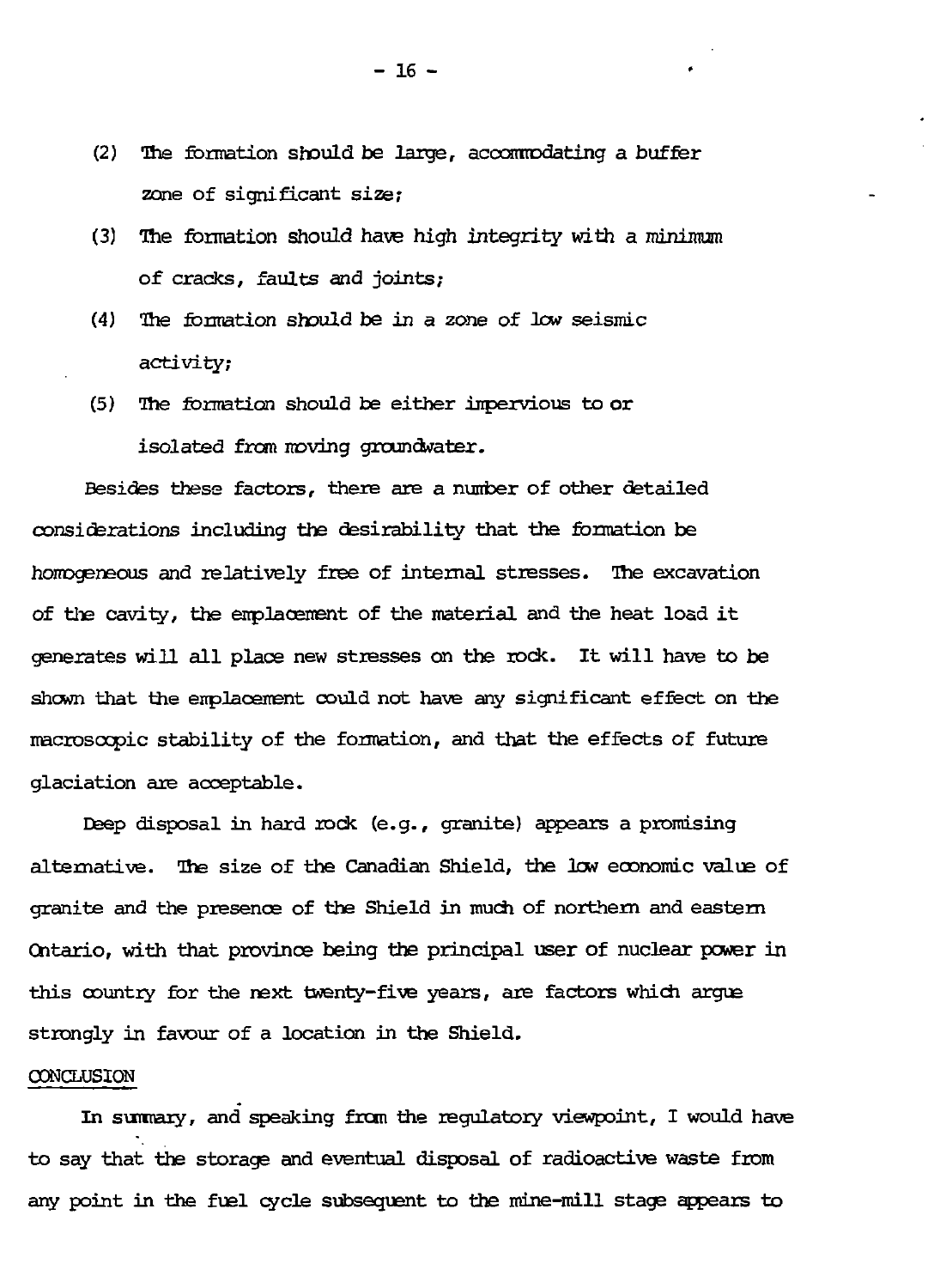be technologically and environmentally viable. Many of the procedures and techniques are already in use.

We are, of course, most anxious to see progress in the demonstration of ultimate disposal concepts. An interesting speculation is whether or not the AECB would consider withholding reactor licence approval in order to pronpt this action.

Such flexing of the regulatory muscle has its place, as witnessed by significant improvements the Board has been able to encourage in waste management practices at the high-volume stages of the nuclear fuel cycle, particularly in the refining stage.

In truth, the field of waste management is the most challenging one facing us today. It will require research dollars, continued cooperative efforts by government and industry, and strengthened legislation and regulations to ensure that future waste management practice does not repeat the errors of the past.

But with the cleaning up of a number of waste storage and disposal acts, plus the closing of the fuel cycle loop by permanent deposition of wastes underground, we will have achieved a balanced arrangement with nature: from the ground we will take a little of the naturally occurring radioactivity, put it to work, and then return it from whence it cams. The remarkable thing to contemplate is that through man's ingenuity and genius, the environment should be better protected from these sources of radiation than if they had been left untouched, subject to the caprices of the natural ecological system.

-30-